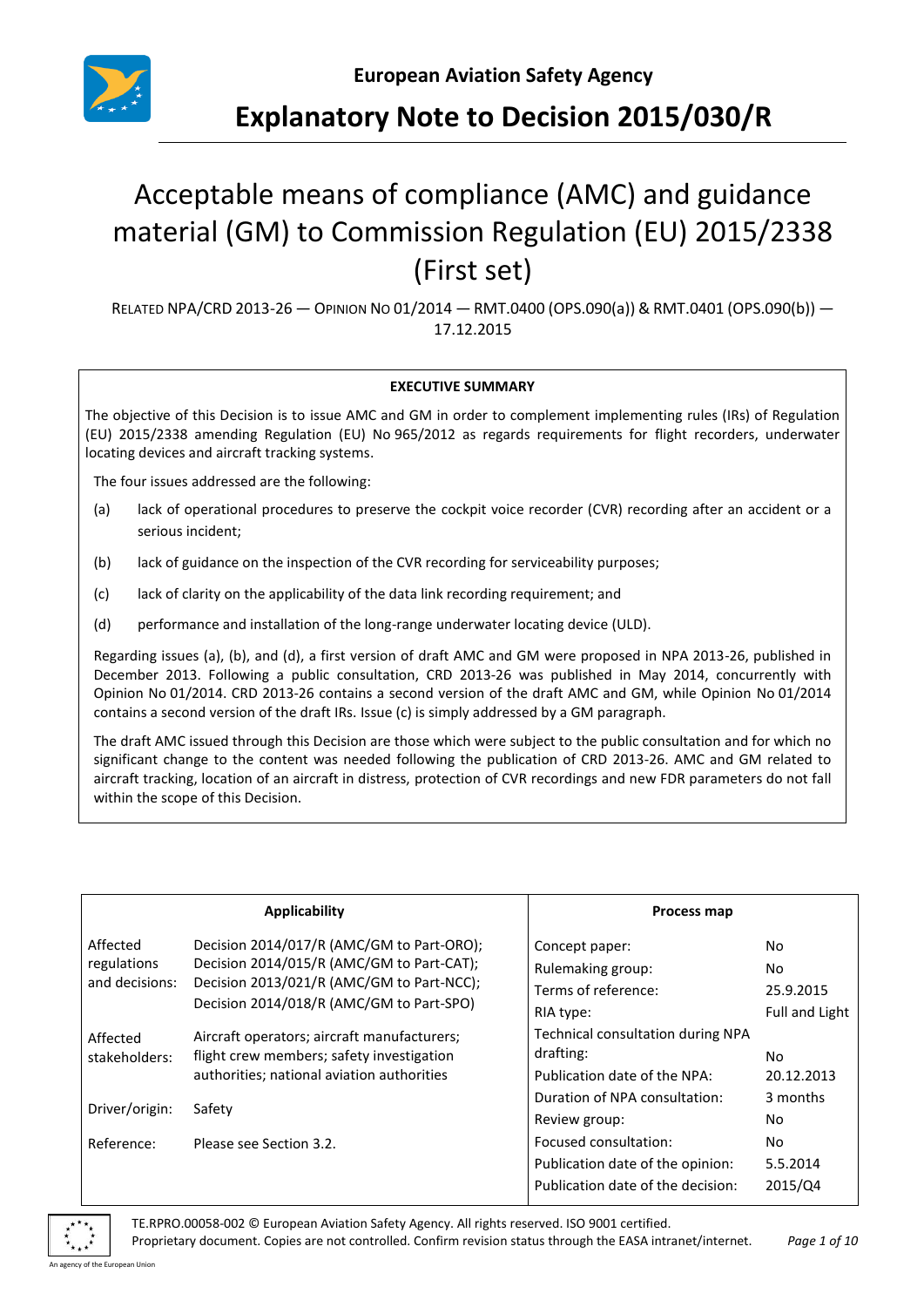# **Table of contents**

| 1.1.                                                                                                  |  |
|-------------------------------------------------------------------------------------------------------|--|
| 1.2.                                                                                                  |  |
| 1.3.                                                                                                  |  |
| 1.4.                                                                                                  |  |
| 1.5.                                                                                                  |  |
|                                                                                                       |  |
| 2.1.                                                                                                  |  |
| 2.2.                                                                                                  |  |
| 2.3.                                                                                                  |  |
| AMC and GM on the preservation of flight recorder recordings after an accident or a serious<br>2.3.1. |  |
| incident 5                                                                                            |  |
| 2.3.1.1.                                                                                              |  |
| 2.3.1.2.                                                                                              |  |
| 2.3.2.                                                                                                |  |
| 2.3.2.1.                                                                                              |  |
| 2.3.2.2.                                                                                              |  |
| 2.3.3.                                                                                                |  |
| 2.3.3.1.                                                                                              |  |
| 2.3.3.2.                                                                                              |  |
| 2.3.4.                                                                                                |  |
| 2.3.4.1.                                                                                              |  |
| 2.3.4.2.                                                                                              |  |
| 3.                                                                                                    |  |
| 3.1.                                                                                                  |  |
| 3.2.                                                                                                  |  |

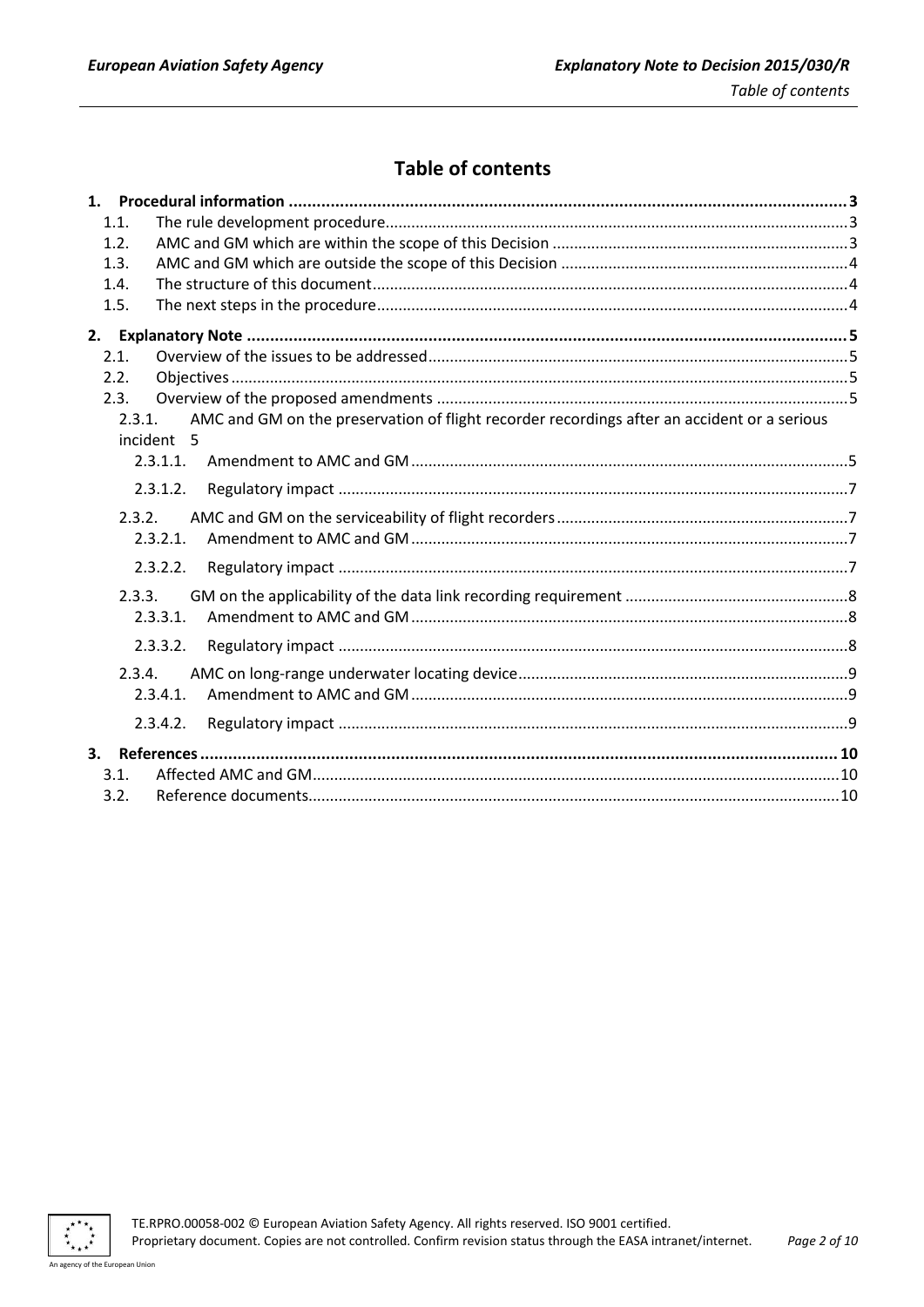## <span id="page-2-0"></span>**1. Procedural information**

#### <span id="page-2-1"></span>**1.1. The rule development procedure**

The European Aviation Safety Agency (hereinafter referred to as the 'Agency') issued on 5 May 2014 Opinion No 01/2014<sup>1</sup> titled 'Amendment of requirements for flight recorders and underwater locating devices'.

Said Opinion and the associated CRD 2013-26<sup>2</sup> contained draft IRs, draft AMC and draft GM to address the following safety issues:

- (a) unreliability of obsolete recording technologies such as magnetic tape, magnetic wire and frequency modulation;
- (b) frequent cases of CVR overwriting the recordings after an accident or a serious incident;
- (c) insufficient transmission time of the ULDs fitted to flight recorders; and
- (d) insufficient detection range of the ULDs fitted to flight recorders after an accident over an oceanic area.

The committee established by Article 65 of Regulation (EC) No 216/2008<sup>3</sup> (hereinafter referred to as the 'EASA Committee'), composed of experts of the European Commission and EU Member States, drafted a regulation based on the Agency proposals. On 9 July 2015, the EASA Committee unanimously voted in favour of this draft regulation. After a period of scrutiny by the European Parliament and the Council, Commission Regulation (EU)  $2015/2338<sup>4</sup>$  amending Regulation (EU) No 965/2012 as regards requirements for flight recorders, underwater locating devices and aircraft tracking systems, was published on 16 December 2015.

#### <span id="page-2-2"></span>**1.2. AMC and GM which are within the scope of this Decision**

The AMC in the scope of this Decision are those proposed in CRD 2013-26 and for which no significant change to their content was needed after publication of CRD 2013-26. These are AMC related to preservation of the flight recorders after an accident or a serious incident, flight recorder serviceability and ULDs. The GM in the scope of this document are those which complement the same IRs as the AMC.

A first version of the draft AMC and GM was presented in NPA 2013-26 (published in December 2013). Following a three-month public consultation, an amended version of the draft AMC and GM was presented in Chapter 4 of CRD 2013-26 (published in May 2014, concurrently with Opinion 01/2014). When an IR proposed by Opinion No 01/2014 has been adopted by the EASA Committee without significant change, then the associated draft AMC and GM can also be adopted without significant change, since NPA 2013-26 has been publicly consulted.

<sup>4</sup> Commission Regulation (EU) 2015/2338 of 11 December 2015 amending Regulation (EU) No 965/2012 as regards requirements for flight recorders, underwater locating devices and aircraft tracking systems (OJ L 330, 16.12.2015, p. 1).



**<sup>.</sup>** 1 <http://easa.europa.eu/document-library/opinions/opinion-012014>

<sup>2</sup> <http://easa.europa.eu/system/files/dfu/CRD%202013-26.pdf>

<sup>3</sup> Regulation (EC) No 216/2008 of the European Parliament and of the Council of 20 February 2008 on common rules in the field of civil aviation and establishing a European Aviation Safety Agency, and repealing Council Directive 91/670/EEC, Regulation (EC) No 1592/2002 and Directive 2004/36/EC (OJ L 79, 19.3.2008, p. 1).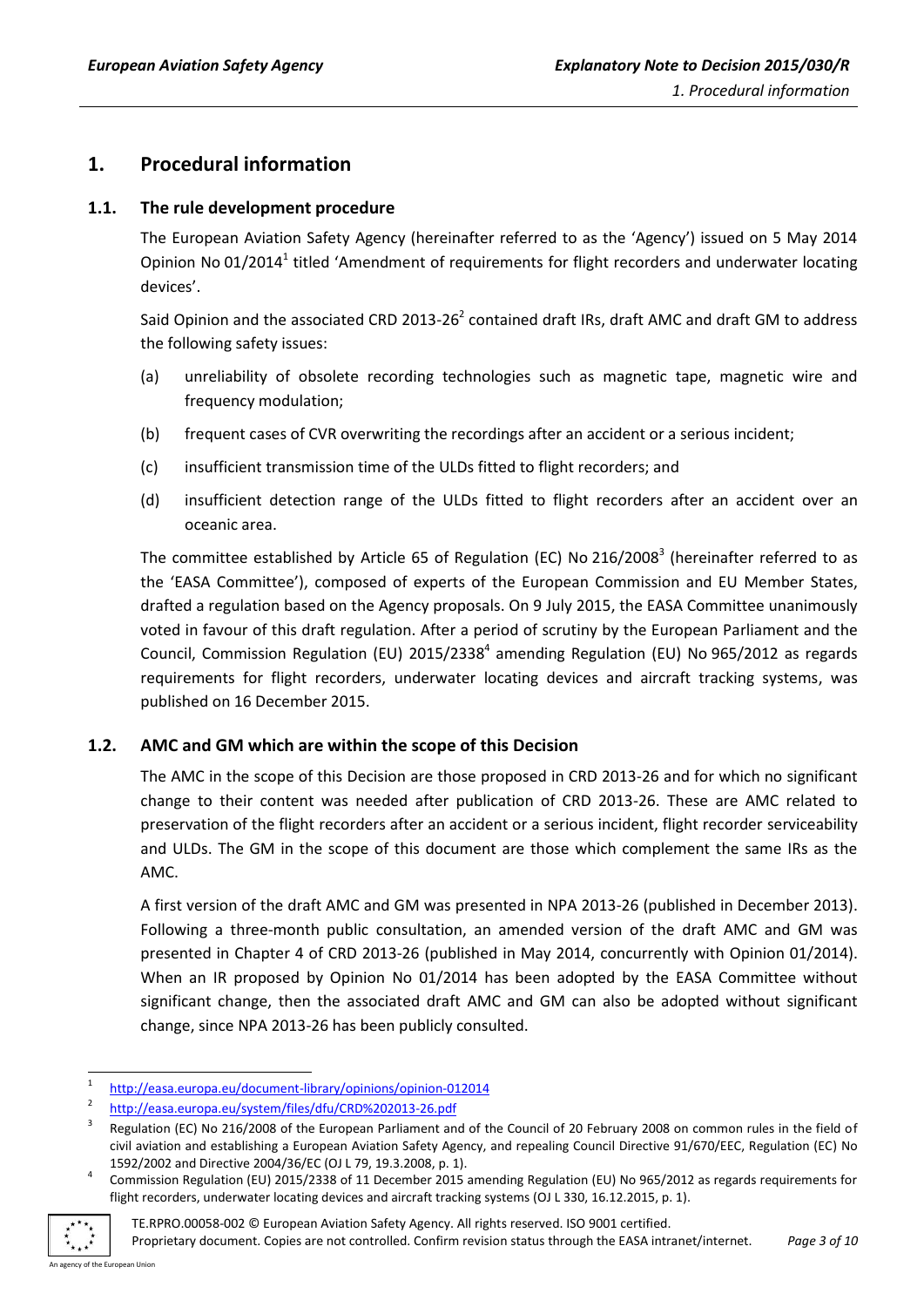#### <span id="page-3-0"></span>**1.3. AMC and GM which are outside the scope of this Decision**

The AMC and GM associated with IRs which were introduced (following the publication of Opinion No 01/2014) in Commission Regulation (EU) 2015/2338 (such as CAT.GEN.MPA.205 or CAT.GEN.MPA.210) are out of the scope of this Decision. Likewise, the AMC and GM associated with IRs which were significantly changed after the publication of Opinion No 01/2014 (such as CAT.GEN.MPA.195(f)) are out of scope of this Decision. In particular, the AMC and GM related to aircraft tracking, location of an aircraft in distress, protection of CVR recordings and new flight data recorder (FDR) parameters are out of the present Decision's scope.

#### <span id="page-3-1"></span>**1.4. The structure of this document**

Chapter 1 of this document contains the procedural information related to this consultation. Chapter 2 (Explanatory Note) explains the core technical content.

Note:

The AMC and GM are annexed to the Decision.

#### <span id="page-3-2"></span>**1.5. The next steps in the procedure**

Those AMC and GM which were not presented in CRD 2013-26 or which were significantly changed after the publication of CRD 2013-26 are planned to be issued through a Decision to be published at a later stage, following consultation of interested parties.



An agency of the European Union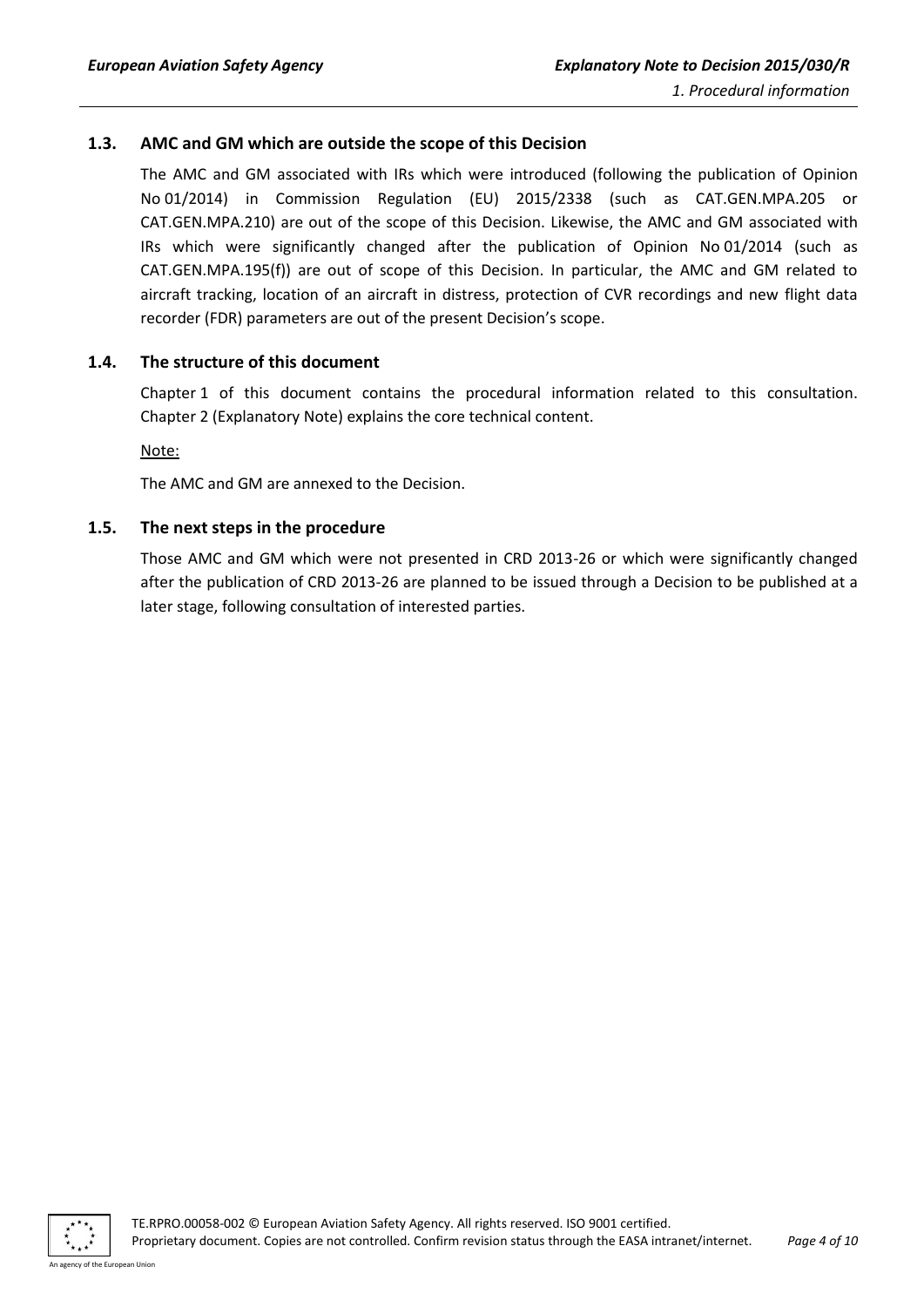### <span id="page-4-0"></span>**2. Explanatory Note**

#### <span id="page-4-1"></span>**2.1. Overview of the issues to be addressed**

There are four issues addressed by this Decision:

- (a) Frequent cases of the CVR overwriting the recording after an accident or a serious incident (also called 'CVR overrun'), making the CVR useless for the safety investigation. One of the common causes of CVR overruns is the lack of clear operational procedures to preserve the CVR recording after an accident or a serious incident, resulting in the CVR not being deactivated after completion of the flight;
- (b) Incomplete guidance related to ensuring the serviceability of the CVR. In particular, the inspection of the CVR recording is a new task, on which the industry has limited experience ;
- (c) Lack of clarity on the applicability of the data link recording requirement, in particular when data link communication messages cannot be exchanged with ATS; and
- (d) performance and installation of the 8.8 kHz, 'long-range' ULD device introduced by Regulation (EU) 2015/2338. Reference to industry standards and basic installation principles are needed to ensure that this device will work as expected.

All four issues translate into essential recorded information or pieces of evidence being lost or recovered with very significant delay. They hinder or delay significantly the reconstruction of the sequence of events that led to an occurrence and the understanding of causes, rendering corrective actions impossible or too late.

#### <span id="page-4-2"></span>**2.2. Objectives**

The specific objectives of this Decision is to issue the AMC and GM associated with the IRs of the Regulation which are addressing the issues of:

- (a) lack of operational procedures to preserve the CVR recording after an accident or a serious incident;
- (b) lack of guidance on the inspection of the CVR recording for serviceability purposes;
- (c) lack of clarity on the applicability of the data link recording requirement; and
- (d) performance and installation of the long-range ULD.

#### <span id="page-4-3"></span>**2.3. Overview of the proposed amendments**

#### <span id="page-4-4"></span>**2.3.1. AMC and GM on the preservation of flight recorder recordings after an accident or a serious incident**

#### <span id="page-4-5"></span>**2.3.1.1. Amendment to AMC and GM**

#### **AMC/GM to Part-ORO**

(a) AMC2 ORO.MLR.100, on the content of the OM for complex aircraft used for non-commercial operations, is amended. The amended wording of sub-paragraph (q) of AMC2 ORO.MLR.100 recommends explicitly that procedures preventing the inadvertent reactivation, repair or reinstallation of the flight recorders are inserted in the OM.

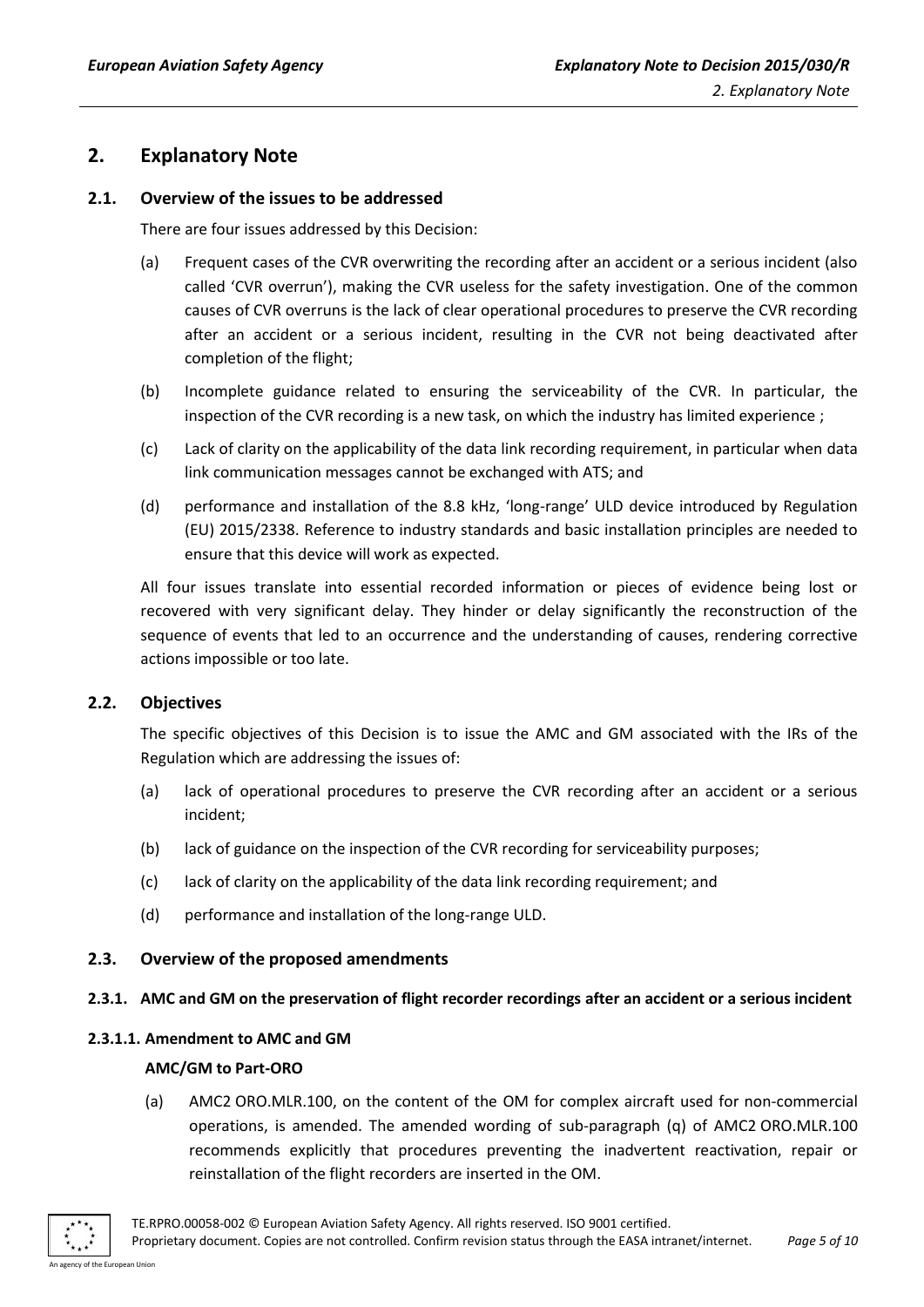- (b) AMC3 ORO.MLR.100, on the content of the operations manual (OM) when the aircraft is used for commercial air transport, is amended. In section A of AMC3 ORO.MLR.100 (general requirements), the recommendation for the OM to contain procedures for the preservation of recordings is modified to specify that it is only necessary following an accident, a serious incident or when directed so by the investigating authority. Also, it is recommended that a paragraph mentioning the obligation of the aircraft operator to preserve the recording is quoted in the OM, and that instructions are specified to prevent any reactivation, repair or reinstallation of the flight recorders until decision is made by the investigating authority.
- (c) AMC4 ORO.MLR.100, on the content of the OM for specialised operations, is amended. The amended wording of sub-paragraph  $(a)(A)(11)$  of AMC4 ORO.MLR.100 recommends explicitly that procedures preventing the inadvertent reactivation, repair or reinstallation of the flight recorders are inserted in the OM.

#### **AMC/GM to Part-CAT**

- (d) The AMC and GM to CAT.GEN.MPA.105 (responsibilities of the commander) and to CAT.GEN.MPA.195(a) (preservation of the flight recorder recordings by the aircraft operator), are amended:
	- (1) since it may be difficult for the commander to determine quickly the severity of an occurrence, reference to the definitions of an accident and a serious incident in Regulation (EU) No 996/2010 is provided in the new GM1 CAT.GEN.MPA.105(a)(10);
	- (2) AMC1 CAT.GEN.MPA.195(a) recommends that the aircraft operator has procedures in place to ensure that, in the event of an occurrence subject to an investigation by an authority (such as an accident or serious incident), flight recorders are deactivated immediately after flight completion and not reactivated without the agreement of the investigating authority. These procedures should include instructions for the flight crew which should be readily available on board (allowing the commander to comply with CAT.GEN.MPA.105(a)(10)), as well as instructions for the rest of the operator personnel to ensure that the flight recorders are not reactivated or repaired, since this could result in a partial or total loss of the recording; and
	- (3) The subtitle of GM1 CAT.GEN.MPA.195(a) is changed for consistency with the proposed changes to CAT.GEN.MPA.195(a).

#### **AMC/GM to Part-NCC and Part-SPO**

- (e) As done for Part CAT, the AMC and GM to Part-NCC and Part SPO related to the preservation of the flight recorder recordings by the flight crew and the aircraft operator are amended:
	- (1) since it may be difficult for the pilot-in-command to determine quickly the severity of an occurrence, reference to the definitions of an accident and a serious incident in Regulation (EU) No 996/2010 is provided in the new GM1 NCC.GEN.106(a)(9) and GM1 SPO.GEN.107(a)(9);
	- (2) AMC1 NCC.GEN.145(a) and AMC1 SPO.GEN.145(a) recommend that the aircraft operator has procedures in place to ensure that, in the event of an occurrence subject to an investigation by an authority (such as an accident or serious incident), flight recorders are deactivated immediately after flight completion and not reactivated without the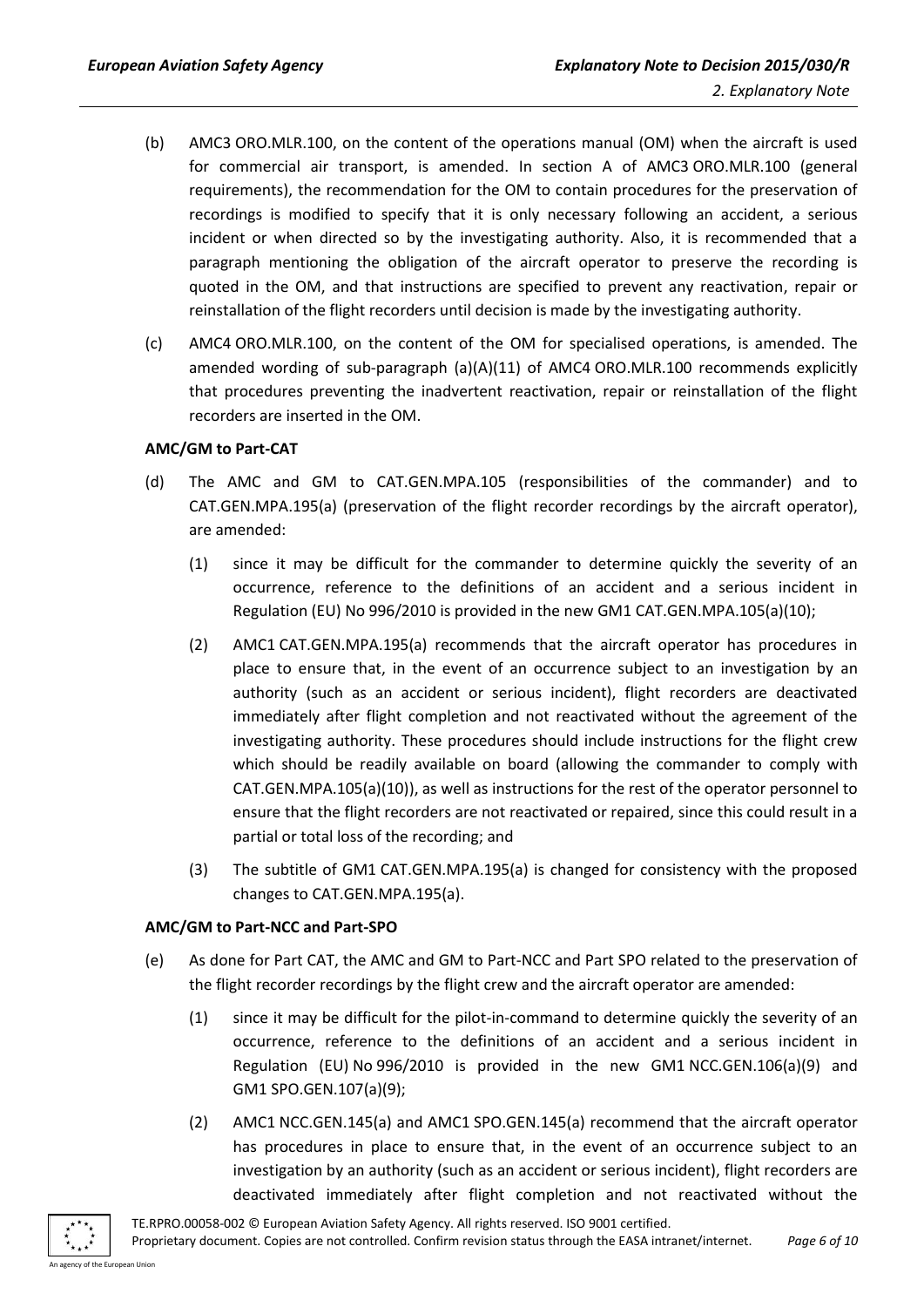agreement of the investigating authority. These procedures should include instructions for the flight crew which should be readily available on board, and instructions for the rest of the operator personnel; and

(3) The subtitle of GM1 NCC.GEN.145(a) and GM1 SPO.GEN.145(a) are changed for consistency with the changes to NCC.GEN.145(a) and SPO.GEN.145(a).

#### <span id="page-6-0"></span>**2.3.1.2. Regulatory impact**

The amendments to the AMC and GM presented in 2.3.1.1 were part of a set of changes presented in NPA 2013-26 to address the issue of frequent cases of the CVR overwriting the recordings after an accident or a serious incident. A regulatory impact assessment for this set of change can be found in NPA 2013-26 (see RIA B).

#### <span id="page-6-1"></span>**2.3.2. AMC and GM on the serviceability of flight recorders**

#### <span id="page-6-2"></span>**2.3.2.1. Amendment to AMC and GM**

- (a) The titles of AMC1 CAT.GEN.MPA.195(b), GM1 CAT.GEN.MPA.195(b), and GM2 CAT.GEN.MPA.195(b) are changed in consistency with the new title of CAT.GEN.MPA.195.
- (b) In sub-paragraph (b) of GM1 CAT.GEN.MPA.195(b), a reference is added to CAT.GEN.MPA.195(f)(1a), which is addressing the inspection of the CVR recording for ensuring the CVR serviceability.
- (c) A new GM3 CAT.GEN.MPA.195(b) is developed in order to provide reference to useful documentation on CVR audio quality.
- (d) The titles of AMC1 NCC.GEN.145(b), GM1 NCC.GEN.145(b), and GM2 NCC.GEN.145(b) are changed in consistency with the new title of NCC.GEN.145.
- (e) In sub-paragraph (b) of GM1 NCC.GEN.145(b), a reference is added to NCC.GEN.145(f)(1a), which is addressing the inspection of the CVR recording for ensuring the CVR serviceability.
- (f) A new GM3 NCC.GEN.145(b) is developed in order to provide reference to useful documentation on CVR audio quality.
- (g) The titles of AMC1 SPO.GEN.145(b), GM1 SPO.GEN.145(b), and GM2 SPO.GEN.145(b) are changed in consistency with the new title of SPO.GEN.145.
- (h) In sub-paragraph (b) of GM1 SPO.GEN.145(b), a reference is added to SPO.GEN.145(f)(1a), which is addressing the inspection of the CVR recording for ensuring the CVR serviceability.
- (i) A new GM3 SPO.GEN.145(b) is created in order to provide reference to useful documentation on CVR audio quality.

#### <span id="page-6-3"></span>**2.3.2.2. Regulatory impact**

The amendments to AMC and GM presented in 2.3.2.1 were part of a set of changes presented in NPA 2013-26 to address the issue of unreliability of obsolete recording technologies. A regulatory impact assessment for this set of change can be found in NPA 2013-26: see RIA A.

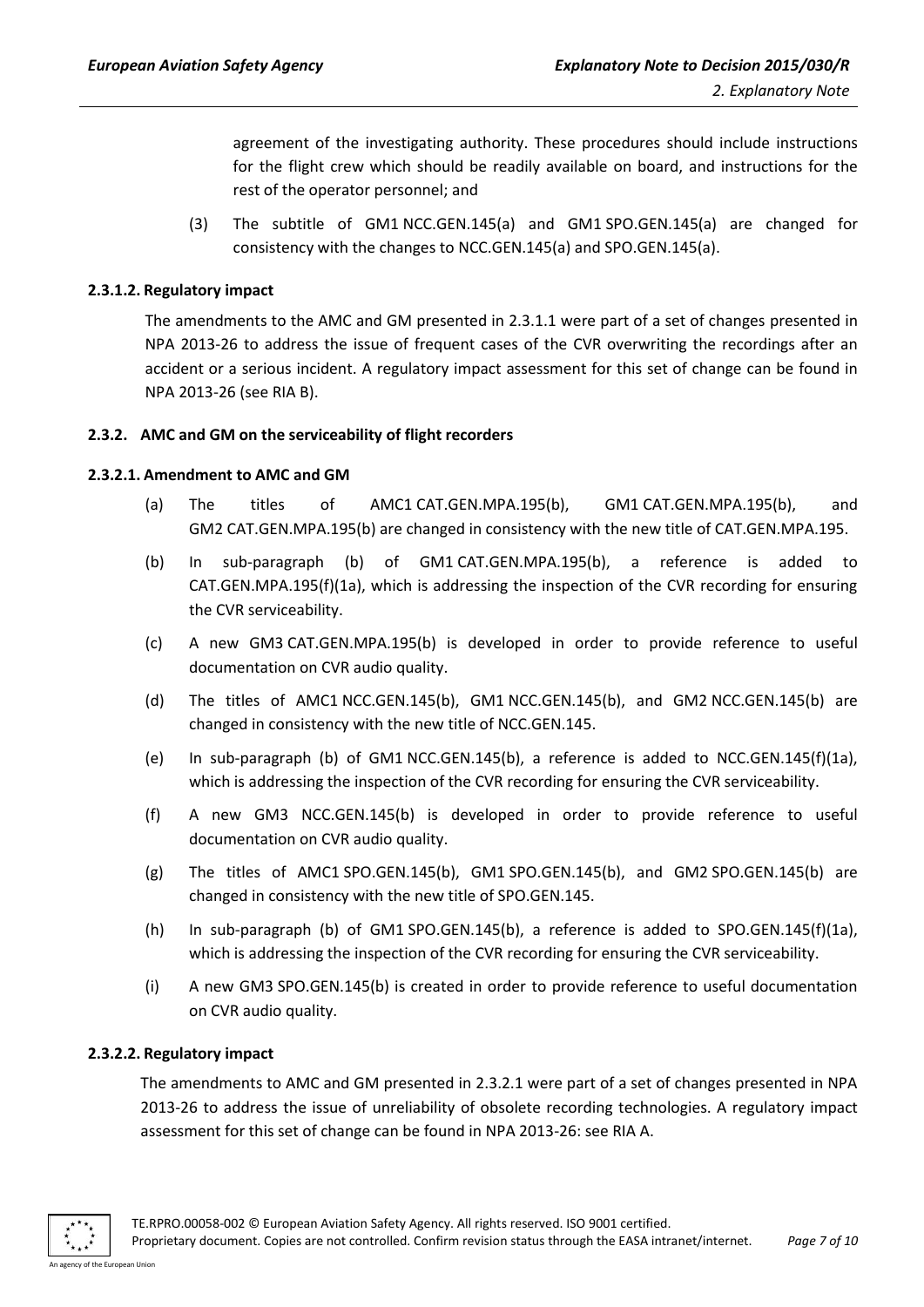#### <span id="page-7-0"></span>**2.3.3. GM on the applicability of the data link recording requirement**

#### <span id="page-7-1"></span>**2.3.3.1. Amendment to AMC and GM**

- (a) A new GM is created to explain the meaning of 'where applicable' in CAT.IDE.A.195(a):
	- (1) Indeed, if an aeroplane:
		- (i) is operated for commercial air transport and is first issued with an individual CofA on or after 8 April 2014;
		- (ii) is required to be equipped with a CVR;
		- (iii) has the capability to operate data link communications; and
		- (iv) may use data link communication messages for ATS communications during parts of or the entire flight,

then this aeroplane must have a working data link recording function supported by a flight recorder (FDR, CVR or dedicated flight recorder). This is to ensure that all ATS communications are recorded, whichever the channel used (VHF/HF voice communications or data link communications).

- (2) However, if it is certain that the aeroplane cannot use data link communication messages for ATS communications corresponding to any application designated by CAT.IDE.A.195(a)(1) during any part of the flight, then the data link recording requirement does not apply. As a matter of fact, data link communications remain underused in the airspace of most of the European Union Member States.
- (3) Examples of cases where it can be demonstrated that the aeroplane cannot use data link communication messages for ATS communications during the flight include but are not limited to:
	- (i) when the aeroplane data link communication capability is disabled permanently and in a way that it cannot be enabled again during the flight (this may be software- or hardware-related);
	- (ii) when the planned route and the planned diversion routes are contained in airspace where no data link communication service is used to support ATS (e.g. only HF/VHF voice communications are used); and
	- (iii) when the aeroplane data link communication equipment cannot communicate with equipment used by ATS in any of the airspace blocks crossed by the planned route and the planned diversion routes of the aeroplane (e.g. because of interoperability issues).
- (b) Similar GM paragraphs are created for helicopters, as well as for Part-NCC and Part-SPO.

#### <span id="page-7-2"></span>**2.3.3.2. Regulatory impact**

Since the new GM paragraphs on applicability of the data link recording requirement merely provide additional guidance, their regulatory impact is considered neutral.

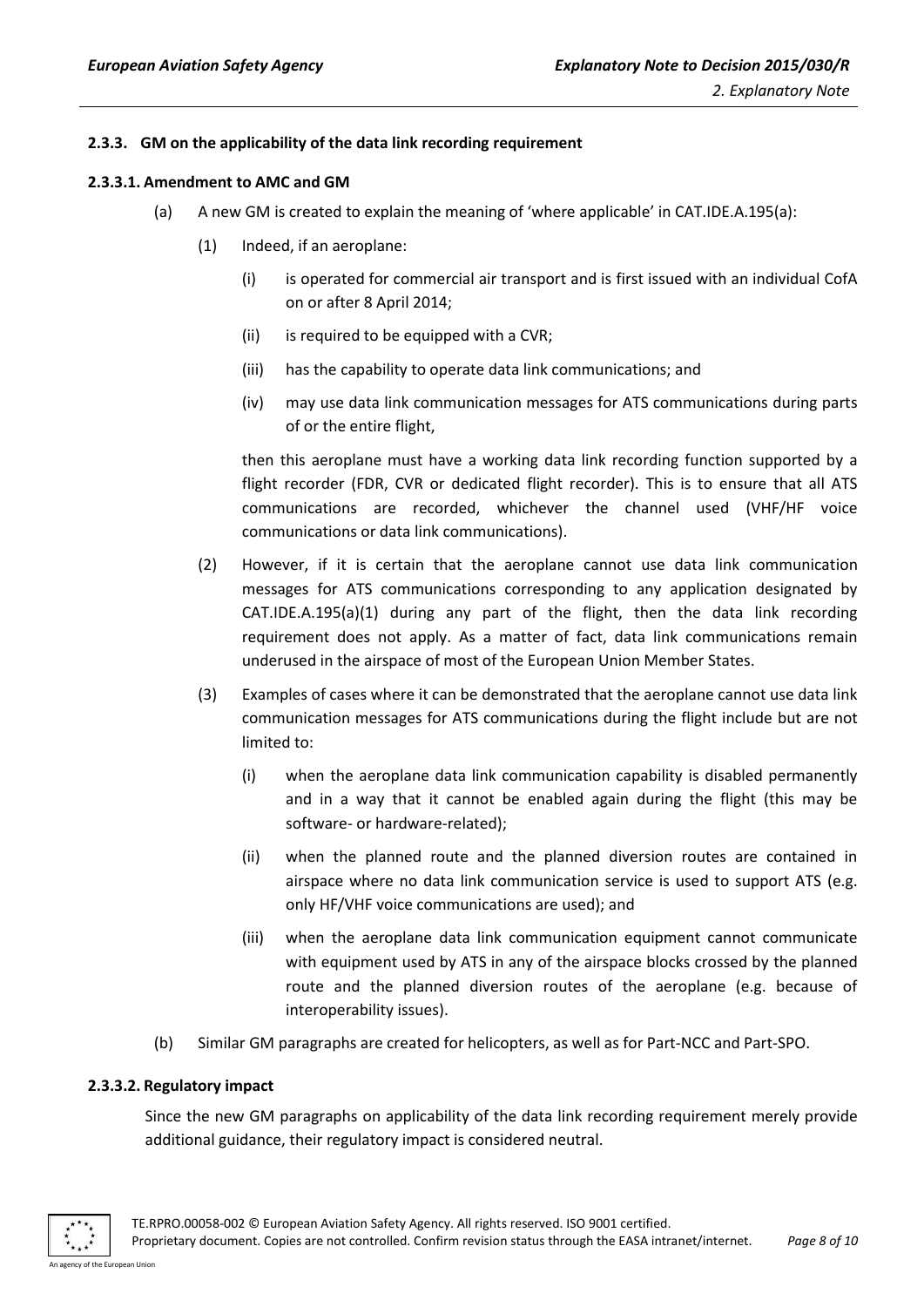#### <span id="page-8-0"></span>**2.3.4. AMC on long-range underwater locating device**

#### <span id="page-8-1"></span>**2.3.4.1. Amendment to AMC and GM**

- (a) AMC1 CAT.IDE.A.285(f) recommends that the 8.8 kHz ULD required by CAT.IDE.A.285(f) complies with ETSO-C200 of the Certification Specifications for European Technical Standard Orders (CS-ETSO), which is specifying the performance of such a ULD.
- (b) AMC1 CAT.IDE.A.285(f) also recommends that the 8.8 kHz ULD is not installed in the wings or empennage, because there is a higher probability that these parts are separated from the rest of the aircraft after a mid-air collision or an in-flight breakup, or that they float and drift away from the location of the point of impact with water. This is also prescribed in ICAO Annex 6 Part I, Chapter 6, Section 6.5.3.

#### <span id="page-8-2"></span>**2.3.4.2. Regulatory impact**

The amendments to AMC and GM presented in 2.3.4.1 were part of a set of changes presented in NPA 2013-26 to address the issue of wreckage localisation in oceanic areas. A regulatory impact assessment for this set of change can be found in NPA 2013-26 (see RIA D).